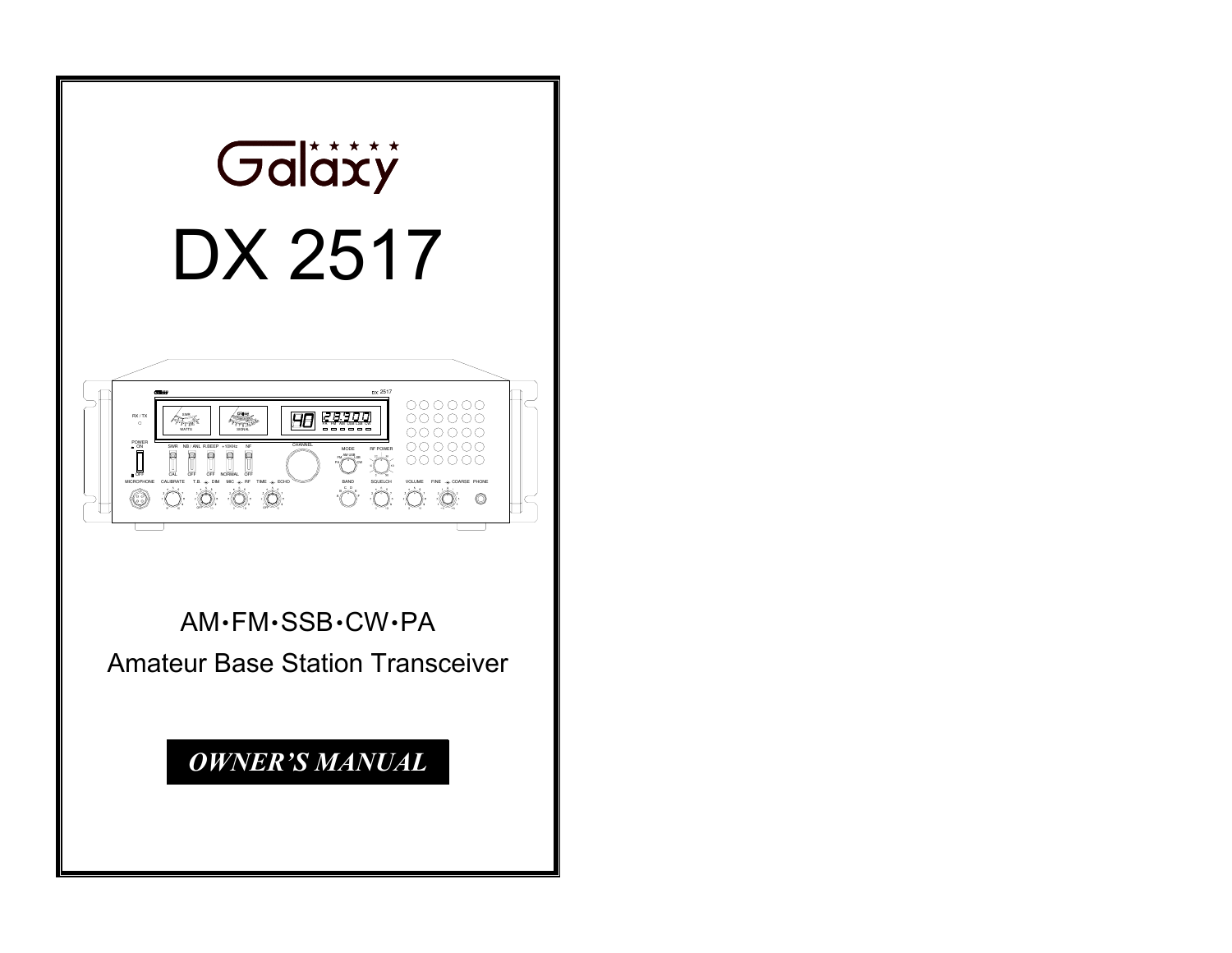### **TABLE OF CONTENTS**

|                  | $\overline{2}$ |
|------------------|----------------|
|                  | 3              |
| <b>OPERATION</b> |                |
|                  | 6              |
|                  | 6              |
|                  | 10             |
|                  | 11             |
|                  | 11             |

### **SPECIFICATION :**

| <b>GENERAL</b>                  |                                                                                       |
|---------------------------------|---------------------------------------------------------------------------------------|
| <b>Frequency Range</b>          | 28.765 - 29.205 MHz                                                                   |
| <b>Emission Types</b>           | CW, FM, AM, USB, LSB                                                                  |
| <b>Frequency Control</b>        | Phase-Lock-Loop Synthesizer                                                           |
| <b>Frequency Tolerance</b>      | 0.005%                                                                                |
| <b>Frequency Stability</b>      | 0.003%                                                                                |
| <b>Temperature Range</b>        | -30 <sup>o</sup> C to +55 <sup>o</sup> C                                              |
| Antenna Impedance               | 50 Ohms                                                                               |
| Antenna Connectors              | Standard SO-239 Type                                                                  |
| <b>Meter Function</b>           | Meter #1 : RF Output Power / Antenna SWR.<br>Received Signal Strength /<br>Meter #2 : |
| <b>AC Input Voltage</b>         | AC 120V, 60 Hz                                                                        |
| <b>TRANSMITTER</b>              |                                                                                       |
| <b>RF Power Output</b>          | 10W: AM, FM, CW<br>25W: USB, LSB.                                                     |
| Antenna Connectors              | UHF Type, 50 Ohms                                                                     |
| <b>AM Modulation</b>            | Up to 100%                                                                            |
| <b>Clarifier Range</b>          | ±5KHz XMT & REC; ±1.5KHz REC only                                                     |
| <b>Spurious Emissions</b>       | $-60dB$                                                                               |
| <b>Carrier Suppression</b>      | $-60dB$                                                                               |
| <b>RECEIVER</b>                 |                                                                                       |
| Sensitivity for 10dB S/N        | AM: 0.5uV                                                                             |
| Sensitivity for 20dB S/N        | FM: 0.25uV                                                                            |
| Sensitivity for 10dB S/N        | USB/LSB: 0.3uV                                                                        |
| Adjacent Channel Rejection      | $-60dB$                                                                               |
| Image Rejection Ratio           | $-50dB$                                                                               |
| <b>AGC Figure of Merit</b>      | SSB/AM: 80 dB for 50mV<br>for 10 dB Change in Audio Output                            |
| Audio Output Power @ 10%<br>THD | 2.5W                                                                                  |

(SPECIFICATIONS SUBJECT TO CHANGE WITHOUT NOTICE.)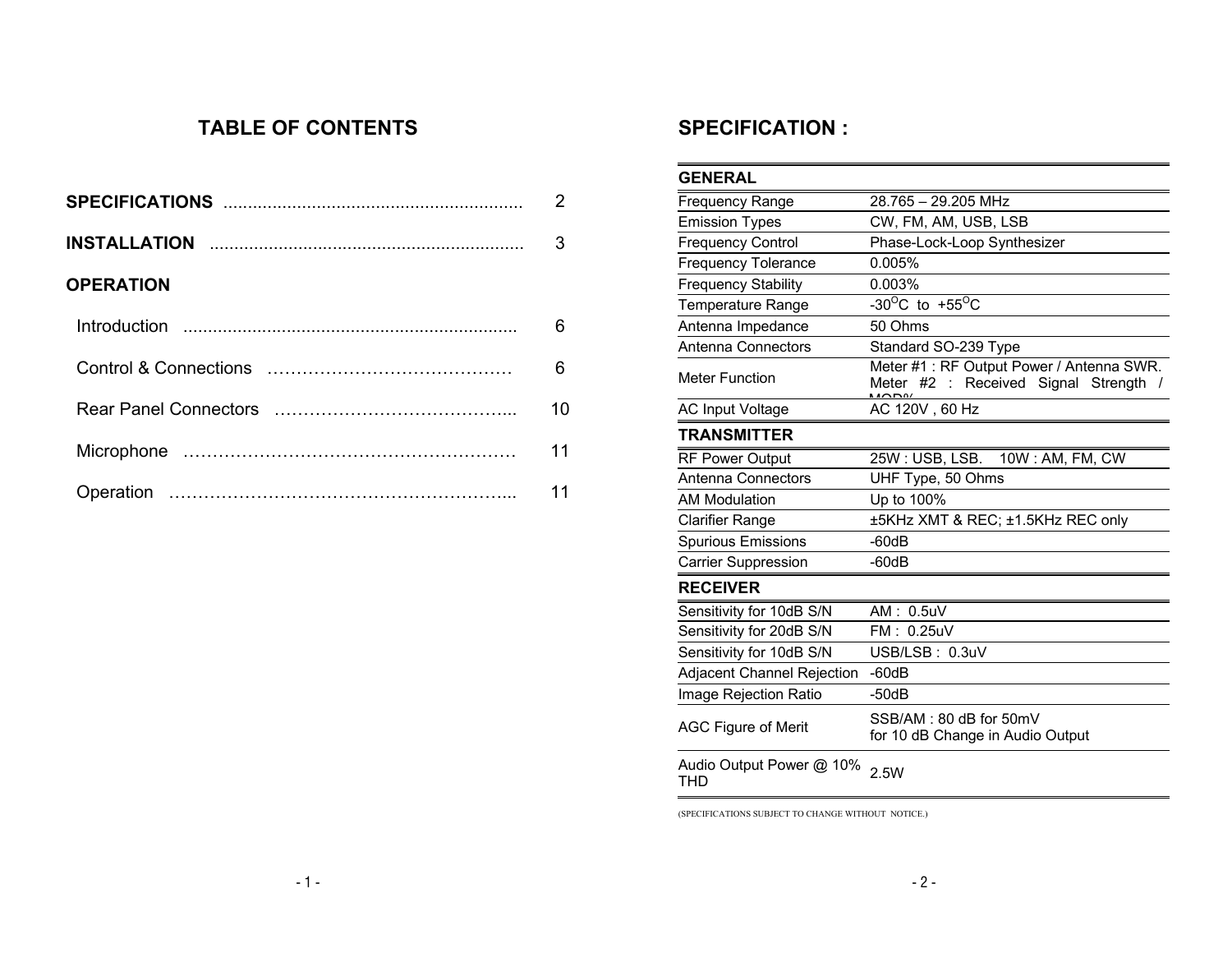# **INSTALLATION: Location/Connection**

The transceiver should be placed in a convenient operating location close to an AC power outlet and the antenna lead in cable(s). The transceiver is powered with the AC power cord set. Proceed as follows to complete all necessary connections to the transceiver.

1. Your transceiver has a standard SO-239 connector on the rear panel for easy connection to standard PL-259 coax plug. If the coax antenna cable must be made longer, use coax cable with impedance of 50 ohms and use only enough cable to suit your needs. This will insure a proper impedance match and maximum power transfer from the transmitter to the antenna.

2. AC Power Operation: Use 120 volts AC.

### **Noise Interference**

There are several kinds of noise interference you may encounter in base station operation. Some of these noise sources are; fluorescent buzz, nearby commercial broadcast, electrical appliance, lawnmower, and electrical storms, etc. Commercial products are available to reduce interference from these sources. Consult your dealer or professional amateur radio supply shops.

### **Antennas**

Antennas are purchased separately and include installation instructions. Numerous type of antennas are available that range from emphasis on easy of installation to emphasis on performance. Often the difference in performance between many of the antenna is modest.

1. Vertical Ground Plane Antennas:

These are omni-directional antennas that provide optimum performance for contacting other fixed stations using vertical type antenna in addition to all mobile stations. For medium long range communications work.

2. Directional Beam Antennas:

Highly efficient and directional antennas generally intended for fixed-to-fixed very long range communications.

### **Remote Speaker**

The external speaker jack (EXT. SP.) on the rear panel is used for remote receiver monitoring. The external speaker should have 8 ohms impedance and be able to handle at least 3 watts. When the external speaker is plugged in, the internal speaker is disconnected. Note: The PHONE jack on the front panel overrides both external and internal speakers. When the plug from a headphone is plugged to the PHONE jack, both internal and external speakers are silenced simultaneously.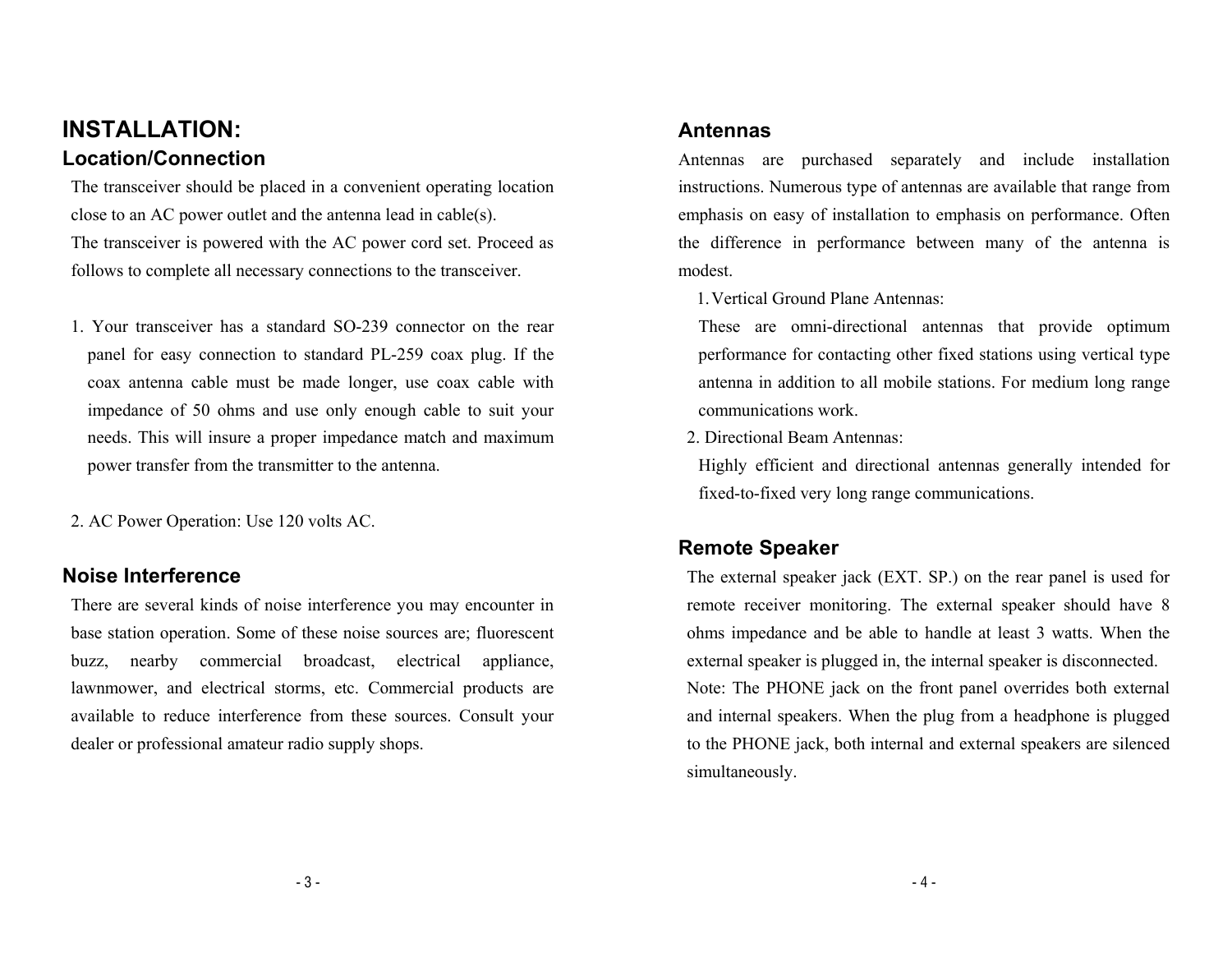### **Public address**

An external 8 ohms, 3 Watt speaker must be connected to the PA jack located on the rear panel when the transceiver is used as a public address system. The speaker should be directed away from the microphone to prevent acoustic feedback. Physical separation or isolation of the microphone and speaker is important when operating the PA at high output levels.

# **OPERATION:**



### **INTRODUCTION**

This section explains the basic operating procedures for the DX 2517 amateur base station transceiver.

# **CONTROL & CONNECTIONS:**

- 1. **POWER ON/OFF CONTROL:** Push ON to apply power to the unit.
- 2. **RF/SWR METER:** This meter operates during transmit only. It reads power output or SWR.
- 3. **SWR/CAL SWITCH:** This switch is used with the "CALIBRATE" pot (No.12) to measure your SWR. Simply put this switch in the "CAL" position. Then, transmit in AM, FM or CW while adjusting the "CALBRATE" pot until the needle on the left meter goes to the small red "Notch" on the SWR scale (You may need to be at maximum power to reach the "SET" mark). Now, while still transmitting, put this switch up to the "SWR"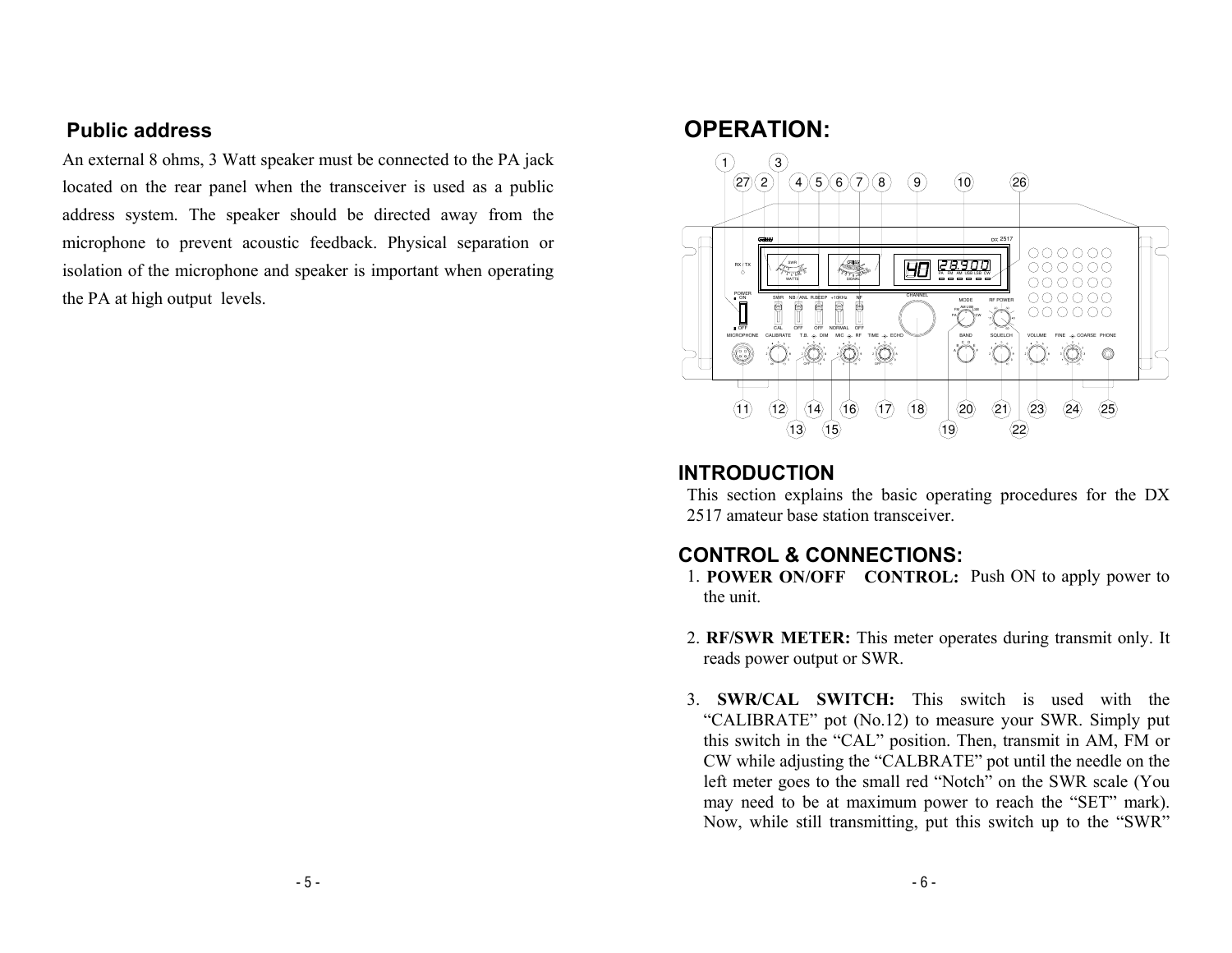position. This will give you an SWR reading. When you are finished, be sure to turn the "CALIBRATE" pot fully CCW to the "RF" position so you are able to read your output power. You will hear the "RF" switch click on.

- 4. **NB/ANL SWITCH:** This switch controls the Noise Blanker and Automatic Noise Limiter simultaneously. They are turned on and off together. The noise Blanker is very effective for eliminating repetitive impulse noise such as ignition interference. The Automatic Noise Limiter reduces strong atmospheric or manmade interference.
- 5. **ROGER BEEP SWITCH:** When this switch is placed in the ROGER BEEP position, the radio automatically transmits an audio tone at the end of your transmission so that people who are having trouble hearing you will know that you are done speaking. As a courtesy to others, use the Roger Beep only when necessary.
- 6. **NOISE FILTER:** This filter de-emphasizes audio high frequency response in order to increase the signal-to-noise ratio of weak signals. While you will notice a dramatic reduction in the "rushing" sound when this filter is activated., it does not have much effect on the signal-to-noise ratio of strong signals.
- 7. **+10KHz SWITCH:** This switch adds 10KHz to the frequency being used. Example, if frequency counter display 28.765, flip the switch and the display will read 28.775MHz.
- 8. **SIGNAL/MODULATION METER**: This meter indicates signal strength of incoming signals during receive and your percentage of modulation when transmitting in the AM. Modulation readings are most accurate when using maximum output power. The modulation meter does not work at all in FM or SSB.
- 9. **CHHANEL DISPLAY:** The channel display indicates the current selected channel.
- 10. **FREQUENCY COUNTER:** The frequency counter indicates the frequency of operation.
- 11. **MICROPHONE JACK:** Used to connect microphone for voice source.
- 12. **CALIBRATE CONTROL:** In the "RF" position, the left meter reads power output in watts. When rotated clockwise, it is used in conjunction with the "SEW/CAL" switch (No.3).
- 13. **DIM CONTROL:** Controls the brightness of the meter lamps and display digits.
- 14. **TALK BACK:** This is a switched pot that controls the volume of the talkback sound. It does not affect the sound your transmitting. You can turn the talkback off (Fully CCW) or adjust the volume as you desire. This talkback circuit can be used anytime – even without any sound effects.
- 15. **RF GAIN CONTROL:** This control is used to reduce the gain of the RF amplifier under strong signal conditions.
- 16. **MIC GAIN CONTROL:** This control adjusts the microphone gain in the transmit mode. This feature is designed for use in a high-ambient noise environment or to maximize talk power.
- 17. **TIME/ECHO CONTROL:** This "TIME" control pot turns the ECHO on and off and is used to set the time delay of the ECHO repetitions. The ECHO control sets the intensity of the ECHO effect.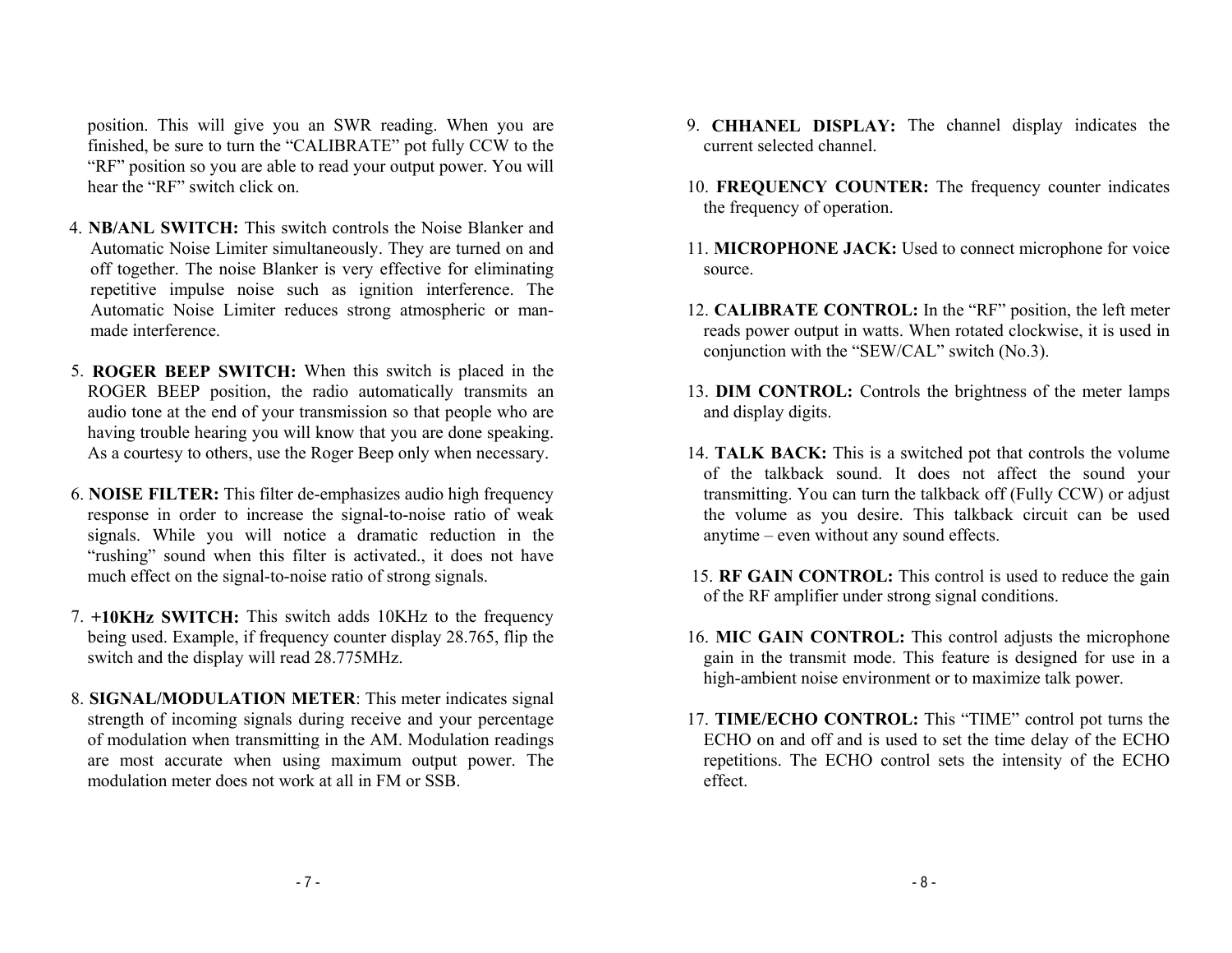- 18. **CHANNEL SELECTOR:** This control is used to select a desired frequency.
- 19. **MODE CONTROL:** This control allows you to select one of six operating modes: PA/FM/AM/USB/ LSB/CW
- 20. **BAND SELECT SWITCH:** This switch is allow the user to select the desired band.
- 21. **SQUELCH CONTROL:** This control is used to control or eliminate receiver background noise in the absence of incoming signal. For maximum receiver sensitivity, it is desired that the control be adjusted only to the point where the receiver background noise is eliminated. Turn fully counterclockwise, then slowly clockwise until the receiver noise disappears. Any signal to be received must now be slightly stronger than the average received noise. Further clockwise rotation will increase the threshold level which a signal must overcome in order to be heard. Only strong signal will be heard at a maximum clockwise setting.
- 22. **RF POWER:** This control is used to adjust the RF power output level you want in AM or FM transmission.
- 23 **VOLUME CONTROL:** Permits you to adjust the listening level when receiving.
- 24. **COARSE/FINE CONTROL:** The "COARSE" control adjusts the frequency  $\pm$ 5.0KHz in receive and transmit. The "FINE" control adjusts the frequency  $\pm 1.5$ KHz in receive only. This comes in handy when tuning in someone who is "OFF" frequency compared to everyone else.
- 25. **PHONE JACK:** Accepts a plug from a headset of 4 to 32 Ohm impedance.
- 26. **MODE LED INDICATORS:** The lighted LED indicates which mode the radio is in.
- 27. **RX/TX LED:** Lights green during receive and changes to red during transmit.

# **REAR PANEL CONNECTOR:**



- 1. **AC POWER CORD :** Connects to AC power outlet for AC mains supply.
	- 2. **FUSE :** Accommodates a fuse for AC input circuit protection. Use 125V/7A fuse for replacement.
	- 3. **EXTERNAL SPEAKER:** This jack accepts 4 to 8 ohms, 5 watt external speaker. When the external speaker is connect to this jack, the built-in speaker will be disabled.
	- 4**. PA SP:** Used to connect a PA speaker (8 Ohm 4w) for PA operation. Before operating PA you must first connect a PA speaker to this jack.
	- 5. **ANTENNA:** This jack accepts 50 ohm coaxial cable with a type PL-259 plug to be connected.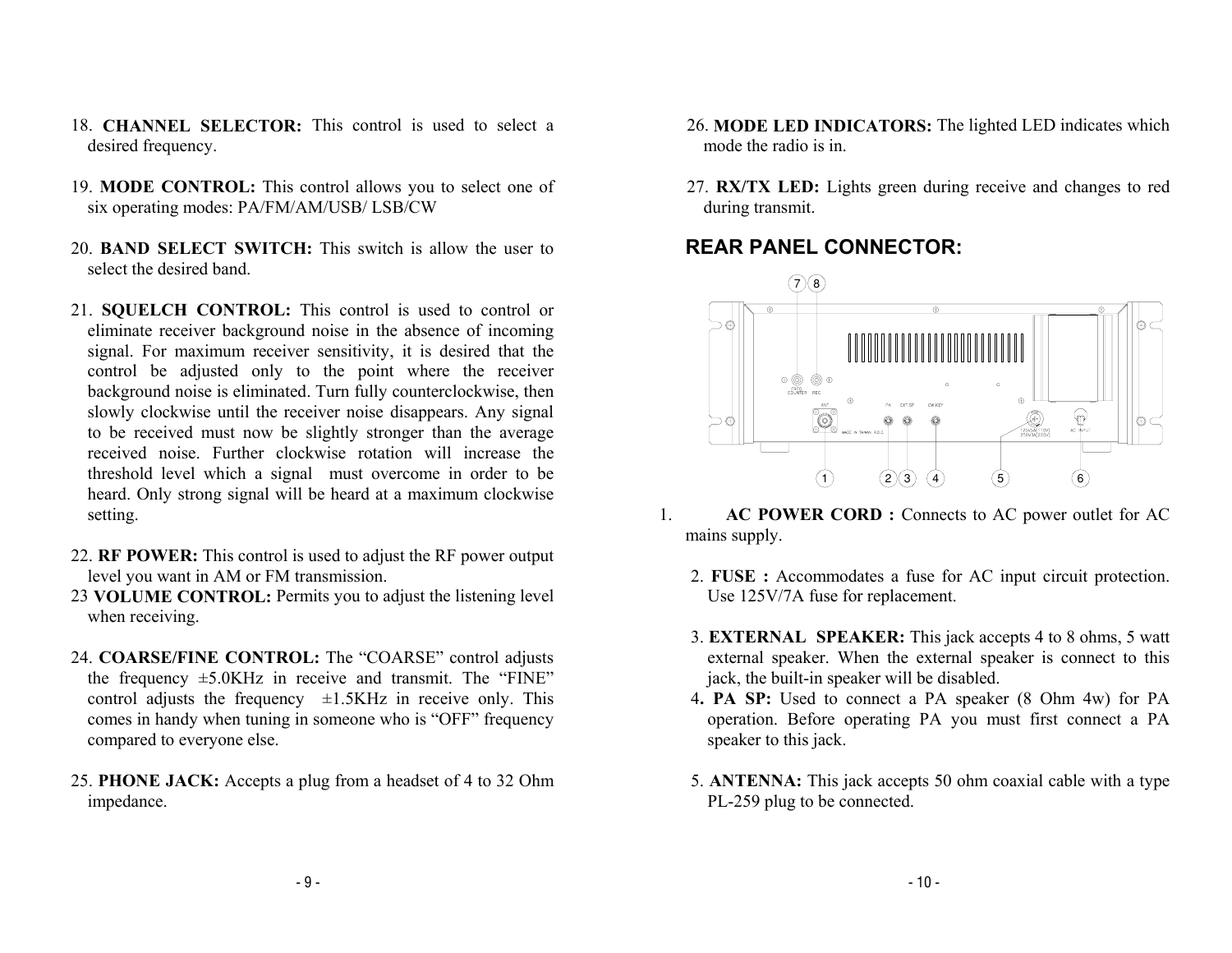- 6. **REC JACK:** The RCA-type (pin) jack provides audio output for connection to a tape recorder. This can be used to record incoming signals or your voice when transmitting.
- 8. **FREQUENCY COUNTER JACK:** The RCA-type jack provides a signal used by some frequency counters so you can read the frequency digitally. This readout signal operates on transmit only.
- 4. **CW KEY:** Use for Morse Code operation. Connect a CW key to this jack and place the MODE switch in the CW position.

### **MICROPHONE:**

The receiver and transmitter are controlled by the push-to-talk switch on the microphone. Press the switch and the transmitter is activated, release switch to receive. To transmit, hold the microphone about two inches from your mouth and speak clearly in a normal voice. The radio comes complete with a low impedance dynamic microphone.

#### **OPERATION PROCEDURE A. PROCEDURE TO RECEIVE**

- 1. Make sure that the power cord, microphone and antenna are connected properly.
- 2. Turn the volume down to about the nine o'clock position.
- 3. Set the mode switch.
- 4. Push the power switch on. The meter and display LED's should light up unless the dimmer control is set too low.
- 5. Select the desired frequency.
- 6. Adjust the receive gain for maximum.
- 7. Set the squelch as desired.
- 8. Use the "COARSE/FINE" control as necessary to tune signals in properly.

### **B. PROCEDURE TO TRANSMIT**

- 1. Set the MIC gain fully clockwise.
- 2. Press the push-to-talk switch on the microphone and speak directly into the microphone.
- 3. Adjust the MIC gain down if the person you are talking to says your are too loud.

### **C. MICROPHONE GAIN CONTROL**

A preamplifier circuit is built into the radio to increase the microphone gain. Experiment with the control for setting that will best suit your individual use.

Note: When the microphone gain control is set to maximum, ambient noise may also be picked up by the microphone. In high noise situations, low microphone gain setting may produce the best results. The microphone gain control is also used to adjust PA loudness.

#### **D. PUBLIC ADDRESS OPERATION**

To use this feature of the transceiver, a speaker having a voice coil impedance of 8 to 16 Ohms and power handing capability of least 3 watts should be connected to the PA SP jack on the rear panel. Be sure that there is physical separation between the microphone and the PA speaker itself. If the PA speaker is located very close the microphone, acoustic feedback will result when the PA amplifier is operated at high volume (or when PA is used indoor). Adjustment of PA volume is made with MIC GAIN control.

#### **E. S.W.R MEASUREMENT**

Most antenna are factory tuned, but the antenna efficiency may be peaked by slightly adjusting the length of antenna using the SWR meter built into the unit. This adjustment may improve the antenna standing wave ratio (SWR). The SWR permits you to determine how well matched the antenna and its cables are to your transceiver.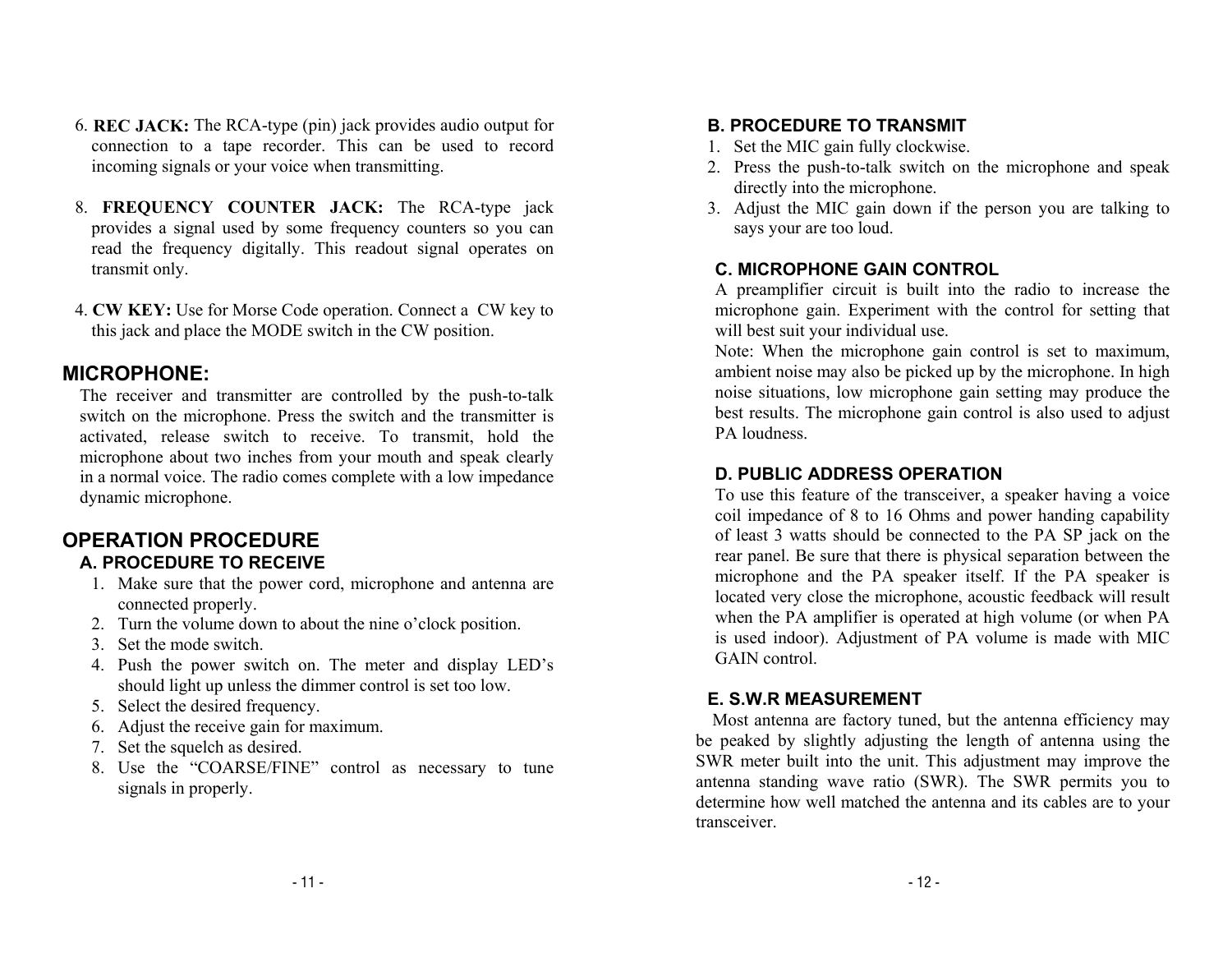- 1. Set the unit in the receive mode as instructed under the operating procedure to receive section.
- 2. Set the mode switch to AM position, the SWR-CAL switch to the CAL position.
- 3. Press the push-to-talk switch on the microphone and turn the calibrate control clockwise (past click) so that the SWR meter pointer exactly coincides with the set mark on the scale. Release the push-to-talk switch.
- 4. Set the SWR-CAL switch to the SWR position and depress the push-to-talk switch again. The SWR of your antenna is read directly on the scale.

# WARRANTY

**This radio has a one year parts and labor warranty. For warranty service, please contact your dealer.** 

**BE SURE TO VISIT OUR WEB SITE AT:** 

#### www.galaxyradios.com